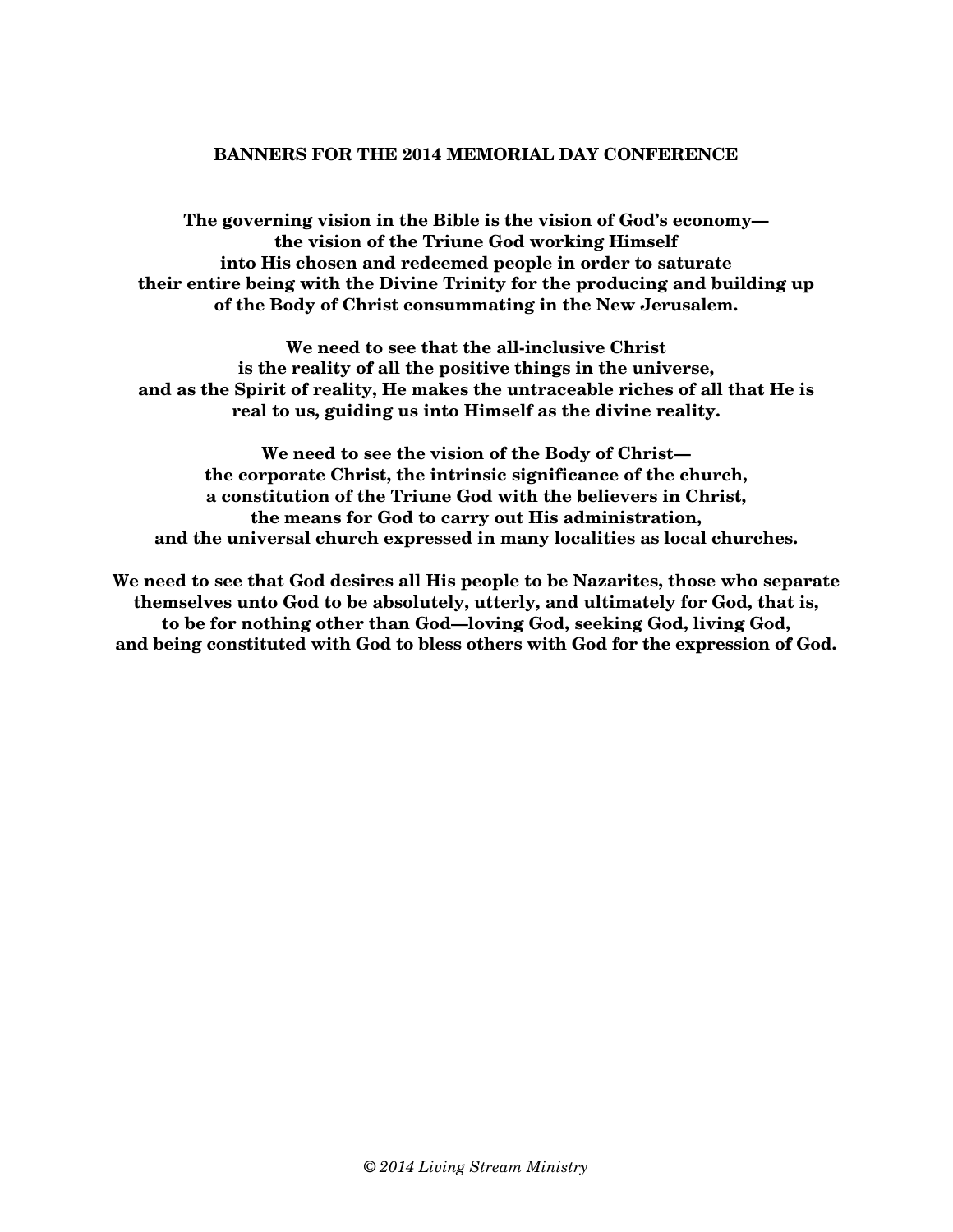### **Outline of the Messages for the Memorial Day Conference May 23-26, 2014**

### **GENERAL SUBJECT: THE HEAVENLY VISION**

#### Message One

### **The Governing and Controlling Vision—the Vision of God's Economy**

Scripture Reading: Prov. 29:18a; Acts 26:19; Eph. 1:17-18; Rev. 21:2, 9-10

## **I. In the Bible** *vision* **denotes an extraordinary scene; it refers to a special kind of seeing—a glorious, inward seeing—and to the spiritual scenery we see from God— Acts 26:19; Matt. 16:17; Ezek. 1:1; 8:3:**

- A. God's visions are His revelations, which enable us to see divine, spiritual, heavenly things—Acts 22:14-15; 26:16.
- B. In order to have a vision, we need revelation (unveiling), light, and sight—Eph. 1:17-18:
	- 1. Without light we cannot see the vision, even if the veil is taken away—2 Cor. 4:6; 1 John 1:5, 7.
	- 2. When the divine light shines over the divine revelation in the Word, the divine revelation becomes the divine vision; when we also have sight, we can see the heavenly vision—Eph. 1:17-18; 3:9.
- C. We need to pray that the Lord will bring us all up to a high mountain and release every one of us from ourselves, bringing us out of our own experiences, learning, and past attainments and lifting us up to a new realm, an elevated sphere, that we have never reached before so that we may have a transcendent view of the glorious vision of God—Rev. 21:9-10; Acts 10:9-16.
- D. All the churches and all the saints need to see the heavenly vision—Eph. 1:17-18; Rev. 1:11a; 22:16a:
	- 1. What we present to the children of God should not be mere teaching or doctrine or knowledge gained from reading but a vision that we have seen in spirit under the shining of the divine light—1 Tim. 4:6; 1 John 1:1-3.
	- 2. Every minister of God's word should convey spiritual, heavenly visions to others— 2 Tim. 2:2, 15, 25; 1 John 1:1-3; Rev. 1:11a.
- **II. The governing vision in the Bible is the vision of God's economy—the vision of the Triune God working Himself into His chosen and redeemed people in order to saturate their entire being with the Divine Trinity for the producing and building up of the Body of Christ consummating in the New Jerusalem—1 Tim. 1:4; Eph. 3:9, 16-17; 4:4-6; Rev. 21:2, 9-10:** 
	- A. The economy of God is that God in Christ became flesh, passed through human living, died, resurrected, and became the life-giving Spirit to enter into us as life and to dispense Himself into us so that we may be transformed for the producing of the church, which is the Body of Christ, the house of God, the kingdom of God, and the counterpart of Christ, the ultimate consummation and aggregate of which is the New Jerusalem— John 1:14; 1 Cor. 15:45b; Eph. 1:22-23; Rev. 21:2.
	- B. The entire Bible was written according to the principle of the vision of the Triune God wrought into His redeemed people—Psa. 36:8-9; 2 Cor. 13:14; Eph. 3:16-17; 4:4-6.